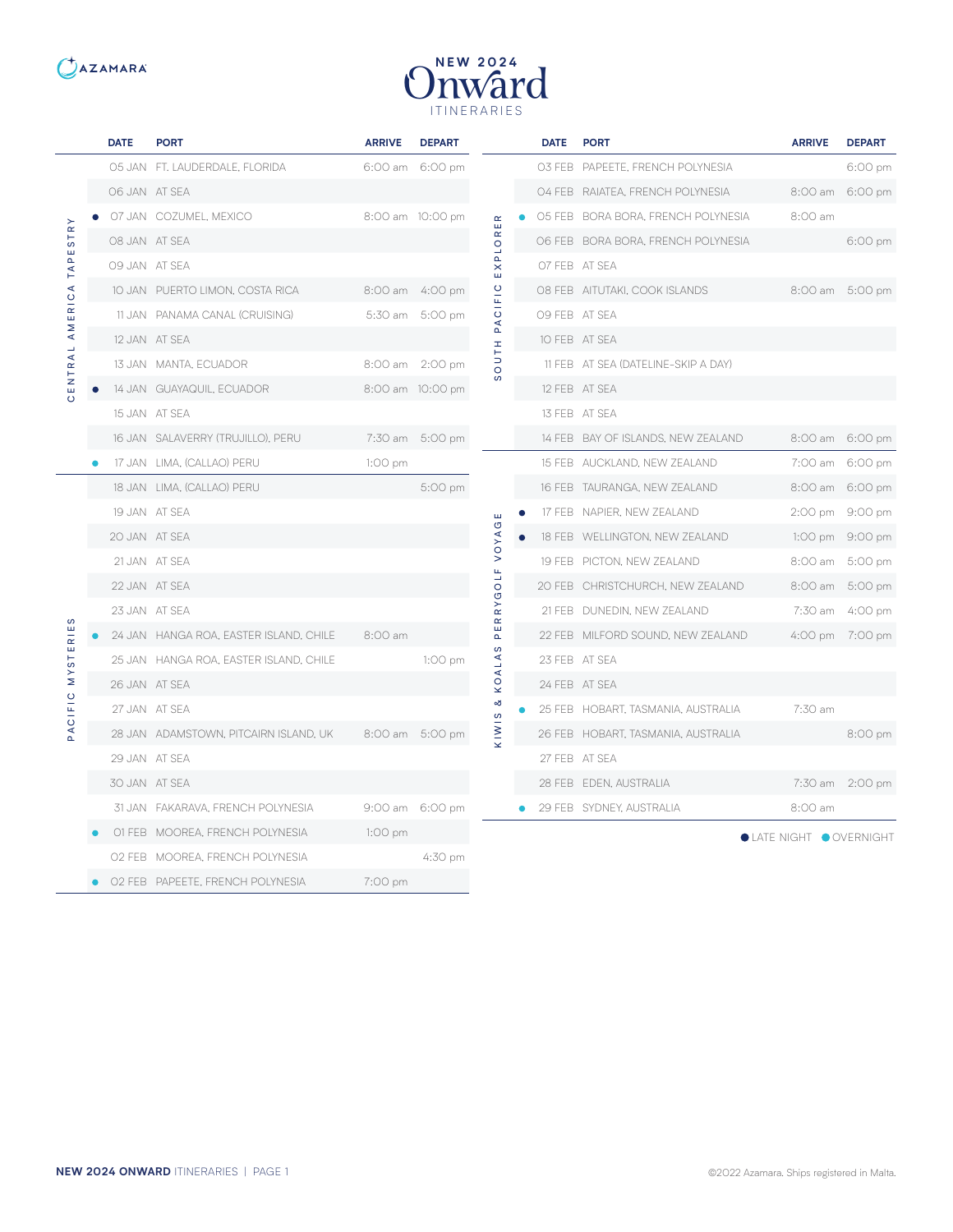



|                                       |           | <b>DATE</b>   | <b>PORT</b>                                                | <b>ARRIVE</b> | <b>DEPART</b>     |                         | <b>DATE</b>   | <b>PORT</b>                                                | <b>ARRIVE</b> | <b>DEPART</b>    |
|---------------------------------------|-----------|---------------|------------------------------------------------------------|---------------|-------------------|-------------------------|---------------|------------------------------------------------------------|---------------|------------------|
|                                       |           |               | 01 MAR SYDNEY, AUSTRALIA                                   |               |                   |                         |               | O6 APR SINGAPORE                                           |               | 5:00 pm          |
| ₫<br>A <sub>S</sub><br>∞<br>AUSTRALIA |           |               | 02 MAR SYDNEY, AUSTRALIA                                   |               | $6:00 \text{ pm}$ |                         |               | O7 APR KUALA LUMPUR (PORT KLANG). MALAYSIA 8:00 am 8:00 pm |               |                  |
|                                       |           | O3 MAR AT SEA |                                                            |               |                   |                         | O8 APR AT SEA |                                                            |               |                  |
|                                       |           |               | 04 MAR MOOLOOLABA, QUEENSLAND, AUSTRALIA 8:00 am 8:00 pm   |               |                   |                         |               | 09 APR SABANG, INDONESIA                                   |               | 8:00 am 5:00 pm  |
|                                       |           | 05 MAR AT SEA |                                                            |               |                   |                         |               | 10 APR AT SEA                                              |               |                  |
|                                       |           |               | 06 MAR AIRLEE BEACH, QUEENSLAND, AUSTRALIA 8:00 am 5:00 pm |               |                   |                         |               | 11 APR AT SEA                                              |               |                  |
|                                       |           |               | 07 MAR CAIRNS, AUSTRALIA                                   | $1:00$ pm     |                   | S                       |               | 12 APR HAMBANTOTA, SRI LANKA                               |               | 8:00 am 6:00 pm  |
|                                       |           |               | 08 MAR CAIRNS, AUSTRALIA                                   |               | 6:00 pm           | $\overline{5}$          |               | 13 APR COLOMBO, SRI LANKA                                  |               | 8:00 am 5:00 pm  |
|                                       |           | 09 MAR AT SEA |                                                            |               |                   | $\circ$<br>$\simeq$     |               | 14 APR COCHIN, INDIA                                       | 2:00 pm       |                  |
|                                       |           |               | 10 MAR ALOTAU, PAPUA NEW GUINEA                            |               | 11:00 am 6:00 pm  | ш<br>$\circ$<br>⋖       |               | 15 APR COCHIN, INDIA                                       |               | 5:00 pm          |
|                                       |           |               | 11 MAR AT SEA                                              |               |                   | $\propto$<br>$\vdash$   |               | 16 APR AT SEA                                              |               |                  |
| Ű                                     |           |               | 12 MAR MADANG, PAPUA NEW GUINEA                            |               | 7:00 am 4:00 pm   | $\frac{Z}{4}$           |               | 17 APR MUMBAI, INDIA                                       | 8:00 am       |                  |
|                                       |           |               | 13 MAR AT SEA                                              |               |                   | $\overline{\circ}$<br>z |               | 18 APR MUMBAI, INDIA                                       |               | 6:00 pm          |
| <b>NIGNUOTS</b>                       |           |               | 14 MAR AT SEA                                              |               |                   |                         |               | 19 APR AT SEA                                              |               |                  |
| ⋖                                     |           |               | 15 MAR KOROR, PALAU                                        |               | 9:00 am 5:00 pm   |                         |               | 20 APR AT SEA                                              |               |                  |
|                                       |           |               | 16 MAR AT SEA                                              |               |                   |                         |               | 21 APR MUSCAT, OMAN                                        |               | 8:00 am 10:00 pm |
|                                       |           |               | 17 MAR AT SEA                                              |               |                   |                         |               | 22 APR AT SEA                                              |               |                  |
|                                       |           |               | 18 MAR MANILA, PHILIPPINES                                 | $1:00$ pm     |                   |                         |               | 23 APR DOHA, QATAR                                         |               | 8:00 am 8:00 pm  |
|                                       |           |               | 19 MAR MANILA, PHILIPPINES                                 |               | 4:00 pm           |                         |               | 24 APR ABU DHABI, UAE                                      |               | 8:00 am 10:00 pm |
|                                       |           | 20 MAR AT SEA |                                                            |               |                   |                         |               | 25 APR DUBAI, UAE                                          | 8:00 am       |                  |
|                                       |           |               | 21 MAR HONG KONG                                           | 9:00 am       |                   |                         |               | 26 APR DUBAI, UAE                                          |               | 6:00 pm          |
|                                       |           |               | 22 MAR HONG KONG                                           |               | $6:00 \text{ pm}$ |                         |               | 27 APR AT SEA                                              |               |                  |
|                                       |           | 23 MAR AT SEA |                                                            |               |                   |                         |               | 28 APR AT SEA                                              |               |                  |
|                                       |           |               | 24 MAR HALONG BAY, VIETNAM                                 | 8:00 am       |                   |                         |               | 29 APR AT SEA                                              |               |                  |
| ဖ                                     |           |               | 25 MAR HALONG BAY, VIETNAM                                 |               | 1:00 pm           |                         | 30 APR AT SEA |                                                            |               |                  |
|                                       |           |               | $\bullet$ 26 MAR $HUE$ (DA NANG), VIETNAM                  |               | 8:00 am 8:00 pm   |                         |               | O1 MAY AT SEA                                              |               |                  |
| PATHWAY                               |           | 27 MAR AT SEA |                                                            |               |                   |                         |               | 02 MAY JEDDAH, SAUDI ARABIA                                |               | 8:00 am 11:00 pm |
|                                       |           |               | • 28 MAR HO CHI MINH CITY, VIETNAM                         | 10:00 am      |                   |                         | O3 MAY AT SEA |                                                            |               |                  |
| THAILAND                              |           |               | 29 MAR HO CHI MINH CITY, VIETNAM                           |               | 1:00 pm           | $\frac{8}{2}$           |               | • 04 MAY SHARM EL SHEIKH, EGYPT                            |               | 7:30 am 8:00 pm  |
| చ                                     |           | 30 MAR AT SEA |                                                            |               |                   | $\frac{1}{10}$          |               | 05 MAY AQABA, JORDAN                                       |               | 8:00 am 6:00 pm  |
|                                       | $\bullet$ |               | 31 MAR BANGKOK (KLONG TOEY), THAILAND                      | 1:00 pm       |                   | ш<br>u                  |               | • O6 MAY SAFAGA, EGYPT                                     | 7:00 am       |                  |
| VIETNAM                               |           |               | 01 APR BANGKOK (KLONG TOEY), THAILAND                      |               |                   | Щ<br>ш<br>$\alpha$      |               | O7 MAY SAFAGA, EGYPT                                       |               | 5:00 pm          |
|                                       |           |               | 02 APR BANGKOK (KLONG TOEY), THAILAND                      |               | 2:00 pm           | $\frac{1}{2}$           |               | • 08 MAY SUEZ (SOKHNA), EGYPT                              | 7:00 am       | 8:00 pm          |
|                                       |           |               | O3 APR KOH SAMUI, THAILAND                                 |               | 8:00 am 2:00 pm   | 쁘<br>ᅙ                  |               | • O8 MAY SUEZ CANAL (PASSAGE)                              | 11:00 pm      |                  |
|                                       |           | 04 APR AT SEA |                                                            |               |                   | z<br>$\prec$            |               | 09 MAY SUEZ CANAL (PASSAGE)                                |               | 6:00 pm          |
|                                       |           |               | ● 05 APR SINGAPORE                                         | 8:00 am       |                   |                         |               | 10 MAY JERUSALEM (ASHDOD), ISRAEL                          |               | 8:00 am 10:00 pm |
|                                       |           |               |                                                            |               |                   |                         |               | <b>11 MAY HAIFA, ISRAEL</b>                                | 8:00 am       |                  |

12 MAY HAIFA, ISRAEL 8:00 pm

• 14 MAY BODRUM, TURKEY 8:00 am 8:00 pm 15 MAY EPHESUS (KUSADASI), TURKEY 8:00 am 10:00 pm

17 MAY ISTANBUL, TURKEY 6:00 am

13 MAY AT SEA

16 MAY AT SEA

 $\bullet$